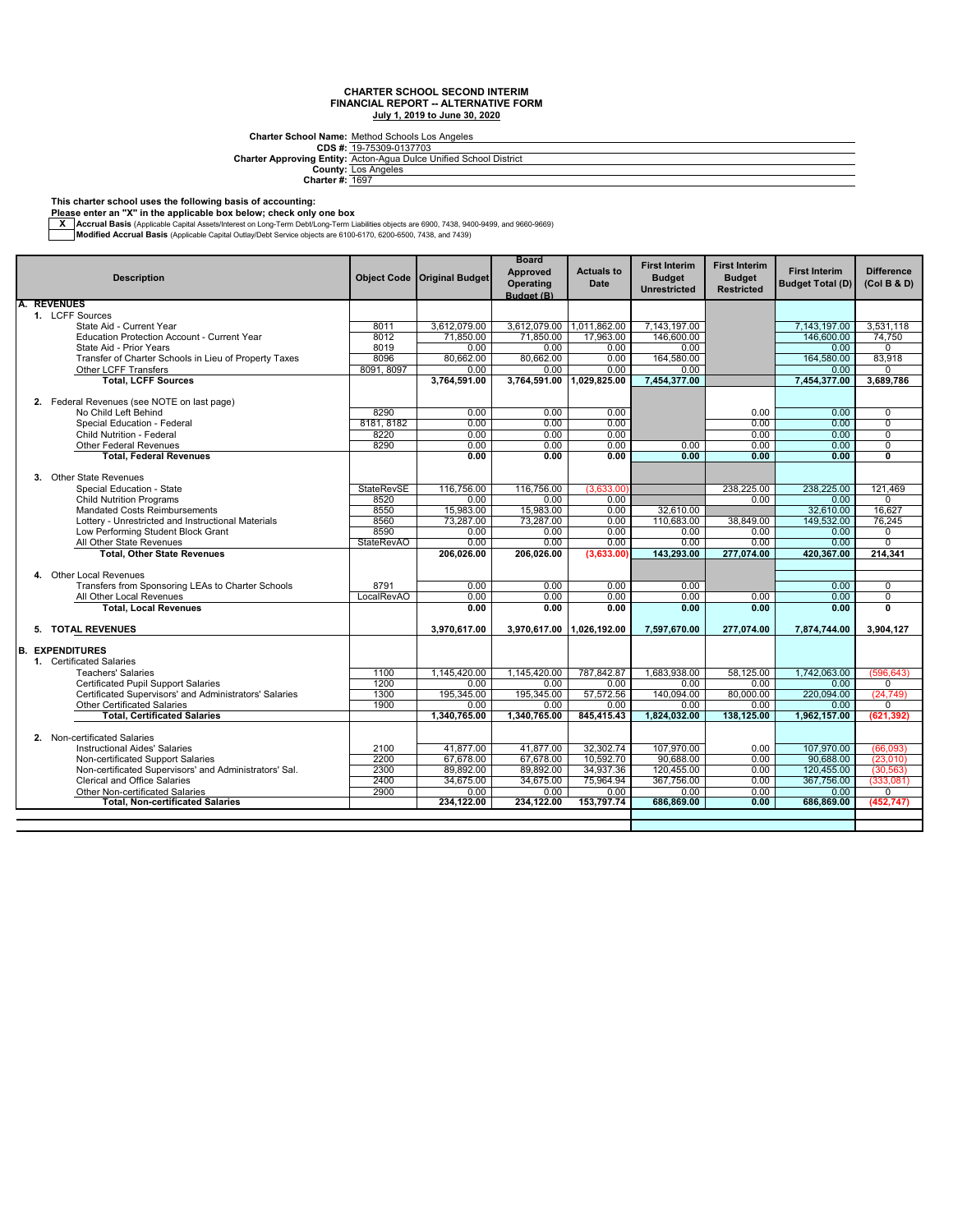**Charter School Name:** Method Schools Los Angeles

|                                                         | <b>CDS #:</b> 19-75309-0137703 |                               |                                                            |                                  |                                                              |                                                            |                                                 |                                  |
|---------------------------------------------------------|--------------------------------|-------------------------------|------------------------------------------------------------|----------------------------------|--------------------------------------------------------------|------------------------------------------------------------|-------------------------------------------------|----------------------------------|
| <b>Description</b>                                      |                                | Object Code   Original Budget | <b>Board</b><br><b>Approved</b><br>Operating<br>Budget (B) | <b>Actuals to</b><br><b>Date</b> | <b>First Interim</b><br><b>Budget</b><br><b>Unrestricted</b> | <b>First Interim</b><br><b>Budget</b><br><b>Restricted</b> | <b>First Interim</b><br><b>Budget Total (D)</b> | <b>Difference</b><br>(Col B & D) |
| 3. Employee Benefits                                    |                                |                               |                                                            |                                  |                                                              |                                                            |                                                 |                                  |
| <b>STRS</b>                                             | 3101-3102                      | 0.00                          | 0.00                                                       | 0.00                             | 0.00                                                         | 0.00                                                       | 0.00                                            | $\overline{0}$                   |
| <b>PERS</b>                                             | 3201-3202                      | 0.00                          | 0.00                                                       | 0.00                             | 0.00                                                         | 0.00                                                       | 0.00                                            | $\overline{0}$                   |
| OASDI / Medicare / Alternative                          | 3301-3302                      | 120,479.00                    | 120,479.00                                                 | 58,987.62                        | 188,465.00                                                   | 14,185.00                                                  | 202,650.00                                      | (82.171)                         |
| <b>Health and Welfare Benefits</b>                      | 3401-3402                      | 157,500.00                    | 157,500.00                                                 | 45,563.77                        | 197,113.00                                                   | 14,837.00                                                  | 211,950.00                                      | (54, 450)                        |
|                                                         |                                |                               |                                                            |                                  |                                                              |                                                            |                                                 |                                  |
| Unemployment Insurance                                  | 3501-3502                      | 53,760.00                     | 53,760.00                                                  | 33,270.42                        | 35,154.00                                                    | 2,646.00                                                   | 37,800.00                                       | 15,960                           |
| Workers' Compensation Insurance                         | 3601-3602                      | 27,561.00                     | 27,561.00                                                  | 10,817.82                        | 43,113.00                                                    | 3,245.00                                                   | 46,358.00                                       | (18, 797)                        |
| <b>Retiree Benefits</b>                                 | 3701-3702                      | 0.00                          | 0.00                                                       | 0.00                             | 0.00                                                         | 0.00                                                       | 0.00                                            | 0                                |
| PERS Reduction (for revenue limit funded schools)       | 3801-3802                      | 0.00                          | 0.00                                                       | 0.00                             | 0.00                                                         | 0.00                                                       | 0.00                                            | $\overline{0}$                   |
| Other Employee Benefits                                 | 3901-3902                      | 57.744.00                     | 57.744.00                                                  | 9,967.55                         | 92,025.00                                                    | 6,926.00                                                   | 98,951.00                                       | (41, 207)                        |
| <b>Total, Employee Benefits</b>                         |                                | 417,044.00                    | 417,044.00                                                 | 158,607.18                       | 555,870.00                                                   | 41,839.00                                                  | 597,709.00                                      | (180, 665)                       |
| 4. Books and Supplies                                   |                                |                               |                                                            |                                  |                                                              |                                                            |                                                 |                                  |
| Approved Textbooks and Core Curricula Materials         | 4100                           | 575,000.00                    | 575,000.00                                                 | 89,813.78                        | 431,551.00                                                   | 3.949.00                                                   | 435,500.00                                      | 139,500                          |
| Books and Other Reference Materials                     | 4200                           | 75,000.00                     | 75,000.00                                                  | 75,177.96                        | 502,500.00                                                   | 0.00                                                       | 502,500.00                                      | (427, 500)                       |
| Materials and Supplies                                  | 4300                           | 35.000.00                     | 35,000.00                                                  | 10.490.48                        | 0.00                                                         | 35,000.00                                                  | 35,000.00                                       | $\overline{0}$                   |
| Noncapitalized Equipment                                | 4400                           | 30,000.00                     | 30,000.00                                                  | 26,585.03                        | 50,000.00                                                    | 0.00                                                       | 50,000.00                                       | (20,000)                         |
|                                                         |                                |                               |                                                            |                                  |                                                              |                                                            |                                                 |                                  |
| Food                                                    | 4700                           | 0.00                          | 0.00                                                       | 0.00                             | 0.00                                                         | 0.00                                                       | 0.00                                            | 0                                |
| <b>Total, Books and Supplies</b>                        |                                | 715,000.00                    | 715,000.00                                                 | 202,067.25                       | 984,051.00                                                   | 38.949.00                                                  | 1,023,000.00                                    | (308,000)                        |
| 5. Services and Other Operating Expenditures            |                                |                               |                                                            |                                  |                                                              |                                                            |                                                 |                                  |
| Subagreeemnts for Services                              | 5100                           | 0.00                          | 0.00                                                       | 0.00                             | 0.00                                                         | 0.00                                                       |                                                 |                                  |
| <b>Travel and Conferences</b>                           | 5200                           | 63,750.00                     | 63,750.00                                                  | 19,773.22                        | 85,425.00                                                    | 0.00                                                       | 85,425.00                                       | (21, 675)                        |
| Dues and Memberships                                    | 5300                           | 3,000.00                      | 3,000.00                                                   | 12.50                            | 3,000.00                                                     | 0.00                                                       | 3,000.00                                        | 0                                |
| Insurance                                               | 5400                           | 10.000.00                     | 10.000.00                                                  | 3.923.00                         | 10.000.00                                                    | 0.00                                                       | 10.000.00                                       | $\overline{0}$                   |
| Operations and Housekeeping Services                    | 5500                           | 11,500.00                     | 11,500.00                                                  | 0.00                             | 0.00                                                         | 0.00                                                       | 0.00                                            | 11,500                           |
| Rentals, Leases, Repairs, and Noncap. Improvements      | 5600                           | 159,763.00                    | 159,763.00                                                 | 66,567.65                        | 159,763.00                                                   | 0.00                                                       | 159,763.00                                      | $\Omega$                         |
| Professional/Consulting Services and Operating Expend.  | 5800                           | 438,802.00                    | 438,802.00                                                 | 79,026.34                        | 542,806.00                                                   | 100,000.00                                                 | 642,806.00                                      | (204.004)                        |
|                                                         | 5900                           |                               |                                                            | 12.957.98                        |                                                              |                                                            |                                                 | (14.750)                         |
| Communications                                          |                                | 32,750.00                     | 32.750.00                                                  |                                  | 47.500.00                                                    | 0.00                                                       | 47,500.00                                       |                                  |
| <b>Total, Services and Other Operating Expenditures</b> |                                | 719,565.00                    | 719,565.00                                                 | 182,260.69                       | 848,494.00                                                   | 100,000.00                                                 | 948,494.00                                      | (228.929)                        |
|                                                         |                                |                               |                                                            |                                  |                                                              |                                                            |                                                 |                                  |
| 6. Capital Outlay                                       |                                |                               |                                                            |                                  |                                                              |                                                            |                                                 |                                  |
| (Objects 6100-6170, 6200-6500 for modified              |                                |                               |                                                            |                                  |                                                              |                                                            |                                                 |                                  |
| accrual basis only)                                     |                                |                               |                                                            |                                  |                                                              |                                                            |                                                 |                                  |
| Land and Land Improvements                              | 6100-6170                      | 0.00                          | 0.00                                                       | 0.00                             | 0.00                                                         | 0.00                                                       | 0.00                                            | 0                                |
| Buildings and Improvements of Buildings                 | 6200                           | 0.00                          | 0.00                                                       | 0.00                             | 0.00                                                         | 0.00                                                       | 0.00                                            | $\overline{0}$                   |
| Books and Media for New School Libraries or Maior       |                                |                               |                                                            |                                  |                                                              |                                                            |                                                 |                                  |
| <b>Expansion of School Libraries</b>                    | 6300                           | 0.00                          | 0.00                                                       | 0.00                             | 0.00                                                         | 0.00                                                       | 0.00                                            | 0                                |
| Equipment                                               | 6400                           | 0.00                          | 0.00                                                       | 0.00                             | 0.00                                                         | 0.00                                                       | 0.00                                            | $\overline{0}$                   |
| <b>Equipment Replacement</b>                            | 6500                           | 0.00                          | 0.00                                                       | 0.00                             | 0.00                                                         | 0.00                                                       | 0.00                                            | 0                                |
| Depreciation Expense (for accrual basis only)           | 6900                           | 0.00                          | 0.00                                                       | 0.00                             | 0.00                                                         | 0.00                                                       | 0.00                                            | $\overline{0}$                   |
|                                                         |                                | 0.00                          | 0.00                                                       | 0.00                             | 0.00                                                         | 0.00                                                       | 0.00                                            | $\overline{\mathfrak{o}}$        |
| Total, Capital Outlay                                   |                                |                               |                                                            |                                  |                                                              |                                                            |                                                 |                                  |
|                                                         |                                |                               |                                                            |                                  |                                                              |                                                            |                                                 |                                  |
| 7. Other Outgo                                          |                                |                               |                                                            |                                  |                                                              |                                                            |                                                 |                                  |
| Tuition to Other Schools                                | 7110-7143                      | 0.00                          | 0.00                                                       | 0.00                             | 0.00                                                         | 0.00                                                       | 0.00                                            | 0                                |
| Transfers of Pass-Through Revenues to Other LEAs        | 7211-7213                      | 0.00                          | 0.00                                                       | 0.00                             | 0.00                                                         | 0.00                                                       | 0.00                                            | $\overline{0}$                   |
| Transfers of Apportionments to Other LEAs - Spec. Ed.   | 7221-7223SE                    | 0.00                          | 0.00                                                       | 0.00                             | 0.00                                                         | 0.00                                                       | 0.00                                            | 0                                |
| Transfers of Apportionments to Other LEAs - All Other   | 7221-7223AO                    | 0.00                          | 0.00                                                       | 0.00                             | 0.00                                                         | 0.00                                                       | 0.00                                            | 0                                |
| All Other Transfers                                     | 7280-7299                      | 0.00                          | 0.00                                                       | 0.00                             | 0.00                                                         | 0.00                                                       | 0.00                                            | $\overline{0}$                   |
| Debt Service:                                           |                                |                               |                                                            |                                  |                                                              |                                                            |                                                 |                                  |
| Interest                                                | 7438                           | 0.00                          | 0.00                                                       | 0.00                             | 0.00                                                         | 0.00                                                       | 0.00                                            | 0                                |
| Principal (for modified accrual basis only)             | 7439                           | 0.00                          | 0.00                                                       | 0.00                             | 0.00                                                         | 0.00                                                       | 0.00                                            | 0                                |
|                                                         |                                | 0.00                          | 0.00                                                       | 0.00                             | 0.00                                                         | 0.00                                                       | 0.00                                            | 0                                |
| Total, Other Outgo                                      |                                |                               |                                                            |                                  |                                                              |                                                            |                                                 |                                  |
| 8. TOTAL EXPENDITURES                                   |                                | 3,426,496.00                  | 3,426,496.00 1,542,148.29                                  |                                  | 4,899,316.00                                                 | 318,913.00                                                 | 5,218,229.00                                    | (1,791,733)                      |
| C. EXCESS (DEFICIENCY) OF REVENUES OVER EXPEND.         |                                |                               |                                                            |                                  |                                                              |                                                            |                                                 |                                  |
| BEFORE OTHER FINANCING SOURCES AND USES (A5-B8)         |                                | 544,121.00                    | 544,121.00                                                 | (515, 956.29)                    | 2,698,354.00                                                 | (41.839.00)                                                | 2,656,515.00                                    |                                  |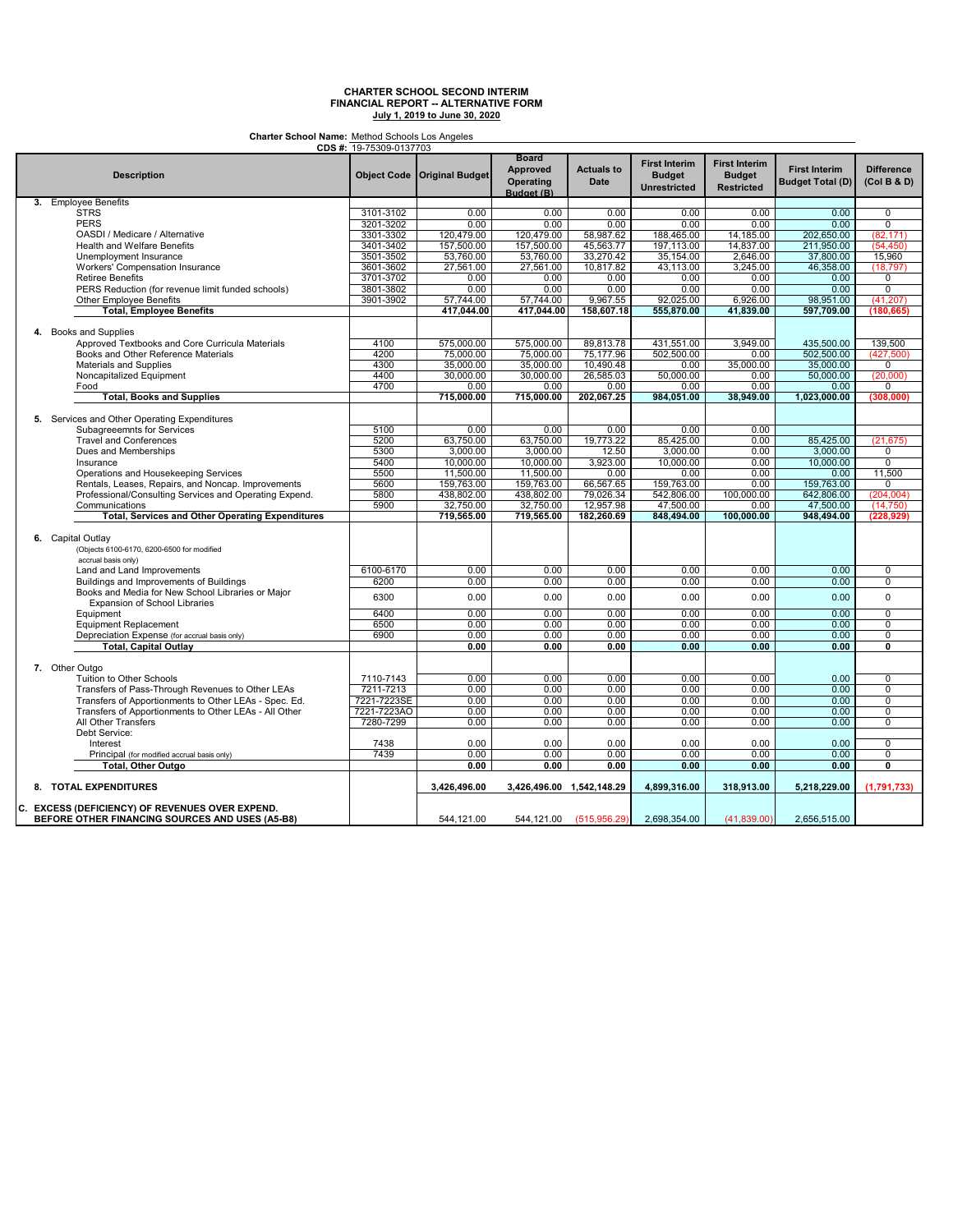**Charter School Name:** Method Schools Los Angeles

|    |                                                            | CDS #: 19-75309-0137703 |                                      |                                                     |                                  |                                                              |                                                            |                                                 |                                  |
|----|------------------------------------------------------------|-------------------------|--------------------------------------|-----------------------------------------------------|----------------------------------|--------------------------------------------------------------|------------------------------------------------------------|-------------------------------------------------|----------------------------------|
|    | <b>Description</b>                                         |                         | <b>Object Code   Original Budget</b> | <b>Board</b><br>Approved<br>Operating<br>Budget (B) | <b>Actuals to</b><br><b>Date</b> | <b>First Interim</b><br><b>Budget</b><br><b>Unrestricted</b> | <b>First Interim</b><br><b>Budget</b><br><b>Restricted</b> | <b>First Interim</b><br><b>Budget Total (D)</b> | <b>Difference</b><br>(Col B & D) |
| D  | <b>OTHER FINANCING SOURCES / USES</b>                      |                         |                                      |                                                     |                                  |                                                              |                                                            |                                                 |                                  |
|    | <b>Other Sources</b>                                       | 8930-8979               | 0.00                                 | 0.00                                                | 0.00                             | 0.00                                                         | 0.00                                                       | 0.00                                            | 0                                |
|    | Less: Other Uses                                           | 7630-7699               | 0.00                                 | 0.00                                                | 0.00                             | 0.00                                                         | 0.00                                                       | 0.00                                            | $\overline{0}$                   |
|    | Contributions Between Unrestricted and Restricted Accounts |                         |                                      |                                                     |                                  |                                                              |                                                            |                                                 |                                  |
|    | (must net to zero)                                         | 8980-8999               | 0.00                                 | 0.00                                                | 0.00                             | (41,839.00)                                                  | 41,839.00                                                  | 0.00                                            | 0                                |
|    | 4. TOTAL OTHER FINANCING SOURCES / USES                    |                         | 0.00                                 | 0.00                                                | 0.00                             | (41, 839.00)                                                 | 41,839.00                                                  | 0.00                                            | 0                                |
|    |                                                            |                         |                                      |                                                     |                                  |                                                              |                                                            |                                                 |                                  |
| E. | NET INCREASE (DECREASE) IN FUND BALANCE (C + D4)           |                         | 544,121.00                           | 544,121.00                                          | (515, 956.29)                    | 2,656,515.00                                                 | 0.00                                                       | 2,656,515.00                                    | 0                                |
|    | F. FUND BALANCE. RESERVES<br>1. Beginning Fund Balance     |                         |                                      |                                                     |                                  |                                                              |                                                            |                                                 |                                  |
|    | As of July 1<br>a.                                         | 9791                    | 671,298.00                           | 1,671,298.00                                        |                                  | 873.531.43                                                   |                                                            | 873,531.43                                      | (797, 767)                       |
|    | Adjustments/Restatements to Beginning Balance<br>b.        | 9793, 9795              | 0.00                                 | 0.00                                                |                                  |                                                              |                                                            | 0.00                                            | $\Omega$                         |
|    | Adjusted Beginning Balance<br>c.                           |                         | 1,671,298.00                         | 1,671,298.00                                        |                                  | 873,531.43                                                   | 0.00                                                       | 873,531.43                                      |                                  |
|    | Ending Fund Balance, Oct 31 (E + F.1.c.)                   |                         | 2,215,419.00                         | 2,215,419.00                                        |                                  | 3,530,046.43                                                 | 0.00                                                       | 3,530,046.43                                    |                                  |
|    | Components of Ending Fund Balance:                         |                         |                                      |                                                     |                                  |                                                              |                                                            |                                                 |                                  |
|    | Reserve for Revolving Cash (equals object 9130)            | 9711                    | 0.00                                 | 0.00                                                |                                  | 0.00                                                         | 0.00                                                       | 0.00                                            |                                  |
|    | Reserve for Stores (equals object 9320)                    | 9712                    | 0.00                                 | 0.00                                                |                                  | 0.00                                                         | 0.00                                                       | 0.00                                            |                                  |
|    | Reserve for Prepaid Expenditures (equals object 9330)      | 9713                    | 0.00                                 | 0.00                                                |                                  | 0.00                                                         | 0.00                                                       | 0.00                                            |                                  |
|    | All Others                                                 | 9719                    | 0.00                                 | 0.00                                                |                                  | 0.00                                                         | 0.00                                                       | 0.00                                            |                                  |
|    | Legally Restricted Balance                                 | 9740                    | 0.00                                 | 0.00                                                |                                  |                                                              | 0.00                                                       | 0.00                                            |                                  |
|    | Designated for Economic Uncertainties                      | 9770                    | 102,794.88                           | 102,794.88                                          |                                  | 146,979.48                                                   |                                                            | 146,979.48                                      |                                  |
|    | <b>Other Designations</b>                                  | 9775, 9780              | 0.00                                 | 0.00                                                |                                  | 0.00                                                         | 0.00                                                       | 0.00                                            |                                  |
|    | Net Investment in Capital Assests (Accrual Basis Only)     | 9796                    | 0.00                                 | 0.00                                                |                                  | 0.00                                                         | 0.00                                                       | 0.00                                            |                                  |
|    | Undesignated / Unappropriated Amount                       | 9790                    | 2,112,624.12                         | 2,112,624.12                                        |                                  | 3,383,066.95                                                 | 0.00                                                       | 3,383,066.95                                    | 0                                |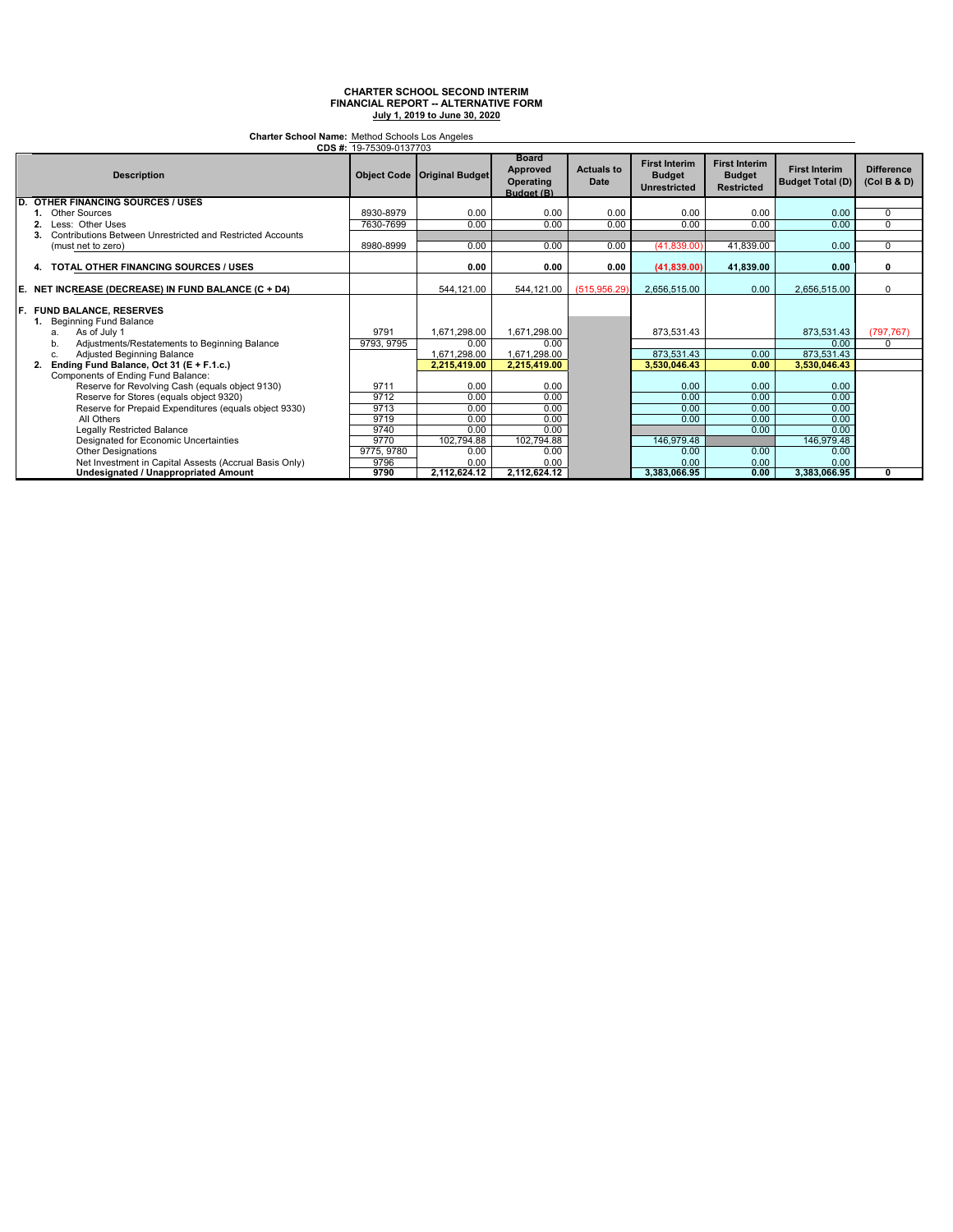#### **CHARTER SCHOOL MULTI-YEAR PROJECTION - ALTERNATIVE FORM**

Charter School Name: <u>Method</u><br>CDS #: <u>19-7530</u><br>Charter Approving Entity: <u>Lots And</u><br>County: <u>Lots And</u><br>Charter #: <u>1697</u><br>Fiscal Year: <u>2019-20</u>

Method Schools Los Angeles 19-75309-0137703 Acton-Agua Dulce Unified School Dsitrict Los Angeles 1697

|    |                                                                                                      |                    |                      | 2019-20 (populated from Alternative Form Tab) |                      |                    |                    |
|----|------------------------------------------------------------------------------------------------------|--------------------|----------------------|-----------------------------------------------|----------------------|--------------------|--------------------|
|    |                                                                                                      |                    | <b>First Interim</b> | <b>First Interim</b>                          | <b>First Interim</b> |                    |                    |
|    | <b>Description</b>                                                                                   | <b>Object Code</b> | <b>Budget</b>        | <b>Budget</b>                                 | <b>Budget Total</b>  | <b>Totals for</b>  | <b>Totals for</b>  |
|    |                                                                                                      |                    | Unrestricted         | <b>Restricted</b>                             |                      | 2020-21            | 2021-22            |
| A. | <b>REVENUES</b>                                                                                      |                    |                      |                                               |                      |                    |                    |
|    | 1. LCFF Sources                                                                                      |                    |                      |                                               |                      |                    |                    |
|    | State Aid - Current Year                                                                             | 8011               | 7,143,197.00         |                                               | 7,143,197.00         | 7,366,728.00       | 7,581,655.00       |
|    | <b>Education Protection Account - Current Year</b>                                                   | 8012               | 146,600.00           |                                               | 146.600.00           | 146,600.00         | 146.600.00         |
|    | State Aid - Prior Years                                                                              | 8019               | 0.00                 |                                               | 0.00                 | 0.00               | 0.00               |
|    | Transfer of Charter Schools in Lieu of Property Taxes                                                | 8096               | 164.580.00           |                                               | 164,580.00           | 164.580.00         | 164,580.00         |
|    | Other LCFF Transfers                                                                                 | 8091, 8097         | 0.00                 |                                               | 0.00                 | 0.00               | 0.00               |
|    | <b>Total, LCFF Sources</b>                                                                           |                    | 7,454,377.00         |                                               | 7,454,377.00         | 7,677,908.00       | 7,892,835.00       |
|    | 2. Federal Revenues                                                                                  |                    |                      |                                               |                      |                    |                    |
|    | No Child Left Behind                                                                                 | 8290               |                      | 0.00                                          | 0.00                 | 0.00               | 0.00               |
|    | Special Education - Federal                                                                          | 8181, 8182         |                      | 0.00                                          | 0.00                 | 0.00               | 0.00               |
|    | <b>Child Nutrition - Federal</b>                                                                     | 8220               |                      | 0.00                                          | 0.00                 | 0.00               | 0.00               |
|    | <b>Other Federal Revenues</b>                                                                        | 8290               | 0.00                 | 0.00                                          | 0.00                 | 0.00               | 0.00               |
|    | <b>Total, Federal Revenues</b>                                                                       |                    | 0.00                 | 0.00                                          | 0.00                 | 0.00               | 0.00               |
|    |                                                                                                      |                    |                      |                                               |                      |                    |                    |
| 3. | <b>Other State Revenues</b>                                                                          |                    |                      |                                               |                      |                    |                    |
|    | Special Education - State                                                                            | <b>StateRevSE</b>  |                      | 238,225.00                                    |                      | 0.00               | 0.00               |
|    | <b>Child Nutrition Programs</b>                                                                      | 8520               |                      | 0.00                                          | 0.00                 | 0.00               | 0.00               |
|    | <b>Mandated Costs Reimbursements</b>                                                                 | 8550               | 32,610.00            |                                               | 32,610.00            | 33,645.00          | 34,586.00          |
|    | Lottery - Unrestricted and Instructional Materials                                                   | 8560               | 110,683.00           | 38,849.00                                     | 149,532.00           | 0.00               | 0.00               |
|    | Low Performing Student Block Grant                                                                   | 8590               | 1.00                 | 0.00                                          | 0.00                 | 0.00               | 0.00               |
|    | All Other State Revenues                                                                             | <b>StateRevAO</b>  | 0.00                 | 0.00                                          | 0.00                 | 387,757.00         | 387,757.00         |
|    | <b>Total. Other State Revenues</b>                                                                   |                    | 143.294.00           | 277.074.00                                    | 420.368.00           | 421.402.00         | 422.343.00         |
|    |                                                                                                      |                    |                      |                                               |                      |                    |                    |
|    | 4. Other Local Revenues                                                                              |                    |                      |                                               |                      |                    |                    |
|    | Transfers from Sponsoring LEAs to Charter Schools                                                    | 8791               | 0.00                 |                                               | 0.00                 | 0.00               | 0.00               |
|    | All Other Local Revenues                                                                             | LocalRevAO         | 0.00                 | 0.00                                          | 0.00                 | 0.00               | 0.00               |
|    | <b>Total, Local Revenues</b>                                                                         |                    | 0.00                 | 0.00                                          | 0.00                 | 0.00               | 0.00               |
|    |                                                                                                      |                    |                      |                                               |                      |                    |                    |
|    | 5. TOTAL REVENUES                                                                                    |                    | 7,597,671.00         | 277,074.00                                    | 7,874,745.00         | 8,099,310.00       | 8,315,178.00       |
|    |                                                                                                      |                    |                      |                                               |                      |                    |                    |
|    | <b>B. EXPENDITURES</b>                                                                               |                    |                      |                                               |                      |                    |                    |
|    | 1. Certificated Salaries                                                                             |                    |                      |                                               |                      |                    |                    |
|    | <b>Teachers' Salaries</b>                                                                            | 1100               | 1,683,938.00         | 58,125.00                                     | 1,742,063.00         | 1,845,666.00       | 1,921,699.00       |
|    | <b>Certificated Pupil Support Salaries</b><br>Certificated Supervisors' and Administrators' Salaries | 1200<br>1300       | 0.00<br>140,094.00   | 0.00<br>80.000.00                             | 0.00<br>220.094.00   | 0.00<br>240,278.00 | 0.00<br>252,292.00 |
|    | <b>Other Certificated Salaries</b>                                                                   | 1900               | 0.00                 | 0.00                                          | 0.00                 | 0.00               | 0.00               |
|    | <b>Total, Certificated Salaries</b>                                                                  |                    | 1,824,032.00         | 138,125.00                                    | 1,962,157.00         | 2,085,944.00       | 2,173,991.00       |
|    |                                                                                                      |                    |                      |                                               |                      |                    |                    |
|    | 2. Non-certificated Salaries                                                                         |                    |                      |                                               |                      |                    |                    |
|    | Instructional Aides' Salaries                                                                        | 2100               | 107.970.00           | 0.00                                          | 107,970.00           | 110,776.00         | 113,722.00         |
|    | Non-certificated Support Salaries                                                                    | 2200               | 90,688.00            | 0.00                                          | 90,688.00            | 95,222.00          | 99,983.00          |
|    | Non-certificated Supervisors' and Administrators' Sal.                                               | 2300               | 120,455.00           | 0.00                                          | 120.455.00           | 94.387.00          | 132,802.00         |
|    | <b>Clerical and Office Salaries</b>                                                                  | 2400               | 367,756.00           | 0.00                                          | 367,756.00           | 309,042.00         | 311,481.00         |
|    | <b>Other Non-certificated Salaries</b>                                                               | 2900               | 0.00                 | 0.00                                          | 0.00                 | 0.00               | 0.00               |
|    | <b>Total, Non-certificated Salaries</b>                                                              |                    | 686.869.00           | 0.00                                          | 686.869.00           | 609.427.00         | 657,988.00         |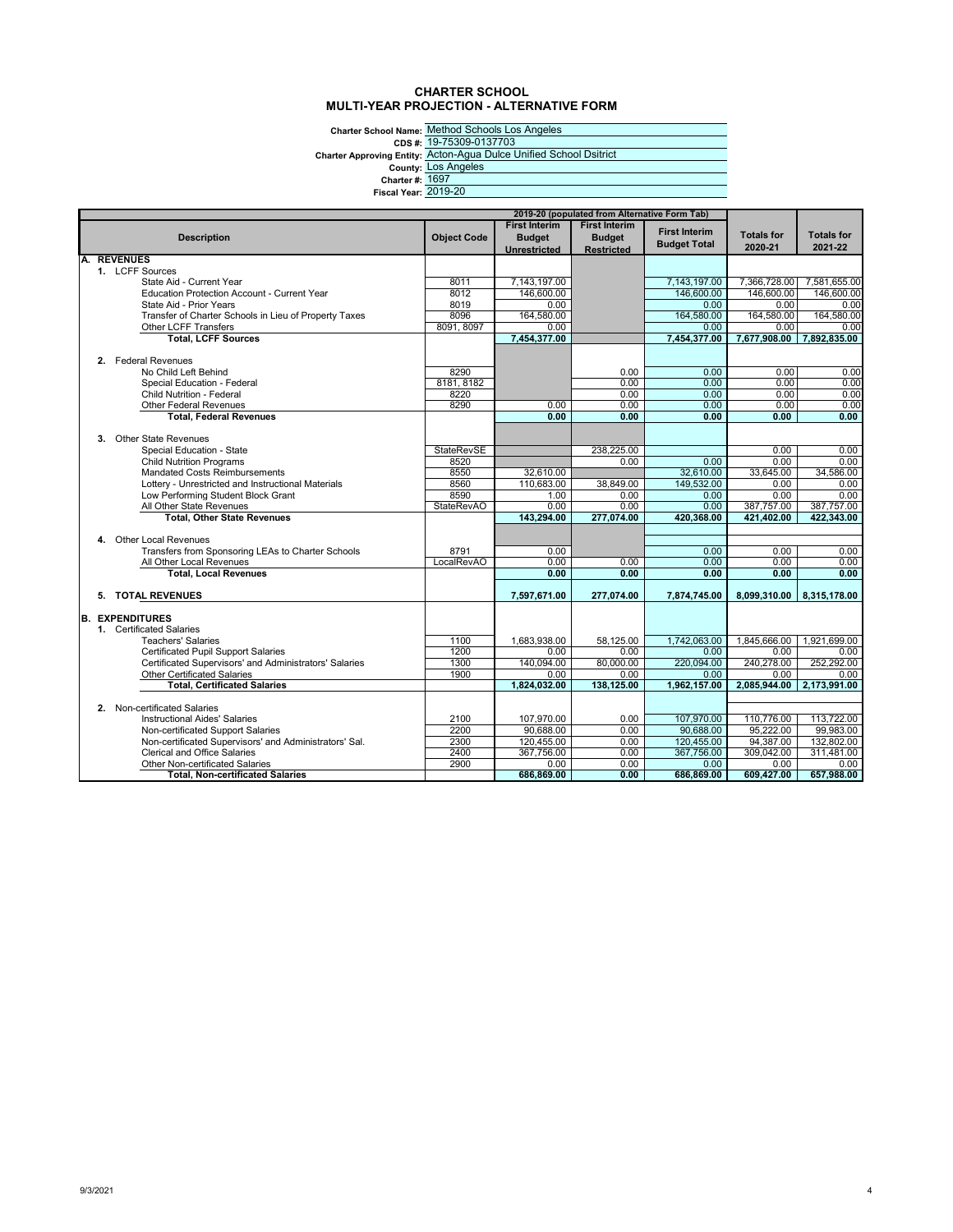| <b>Unrestricted</b><br><b>Restricted</b><br>3. Employee Benefits<br><b>STRS</b><br>3101-3102<br>0.00<br>0.00<br>0.00<br>0.00<br>0.00<br><b>PERS</b><br>3201-3202<br>0.00<br>0.00<br>0.00<br>0.00<br>0.00<br>202,650.00<br>OASDI / Medicare / Alternative<br>3301-3302<br>188,465.00<br>14,185.00<br>206,196.00<br>216,646.00<br>3401-3402<br>14.837.00<br>218.390.00<br>230.996.00<br>197,113.00<br>211.950.00<br><b>Health and Welfare Benefits</b><br>3501-3502<br>35,154.00<br>2,646.00<br>37,800.00<br>55,440.00<br>55,440.00<br>Unemployment Insurance<br>3601-3602<br>43,113.00<br>3,245.00<br>46,358.00<br>53,907.00<br>63.720.00<br>Workers' Compensation Insurance<br><b>Retiree Benefits</b><br>3701-3702<br>0.00<br>0.00<br>0.00<br>0.00<br>0.00<br>3801-3802<br>0.00<br>0.00<br>0.00<br>0.00<br>0.00<br>PERS Reduction (for revenue limit funded schools)<br>3901-3902<br>92,025.00<br>98.951.00<br>83.493.00<br><b>Other Employee Benefits</b><br>6,926.00<br>77,913.00<br><b>Total, Employee Benefits</b><br>555,870.00<br>41,839.00<br>597,709.00<br>611,846.00<br>650,295.00<br><b>Books and Supplies</b><br>4.<br>448,565.00<br>462.022.00<br>Approved Textbooks and Core Curricula Materials<br>4100<br>431,551.00<br>3,949.00<br>435,500.00<br>4200<br>502,500.00<br>502,500.00<br>517,575.00<br>533,102.00<br>Books and Other Reference Materials<br>0.00<br>4300<br>35,000.00<br>35,000.00<br>36,050.00<br>37,132.00<br><b>Materials and Supplies</b><br>0.00<br>4400<br>50.000.00<br>50,000.00<br>51,500.00<br>53.045.00<br>Noncapitalized Equipment<br>0.00<br>4700<br>0.00<br>0.00<br>0.00<br>0.00<br>Food<br>0.00<br><b>Total, Books and Supplies</b><br>984,051.00<br>38,949.00<br>1,023,000.00<br>1,053,690.00<br>1,085,301.00<br>5. Services and Other Operating Expenditures<br>0.00<br>Subagreeemnts for Services<br>5100<br>0.00<br>0.00<br>0.00<br>0.00<br>5200<br>85.425.00<br>85,425.00<br>87,988.00<br>90.627.00<br><b>Travel and Conferences</b><br>0.00<br>5300<br>0.00<br>3,000.00<br>3.000.00<br>3,090.00<br>3,183.00<br>Dues and Memberships<br>5400<br>10,000.00<br>0.00<br>10,000.00<br>10,300.00<br>10,609.00<br>Insurance<br>5500<br>Operations and Housekeeping Services<br>0.00<br>0.00<br>0.00<br>0.00<br>0.00<br>5600<br>159,763.00<br>164,556.00<br>Rentals, Leases, Repairs, and Noncap. Improvements<br>159,763.00<br>0.00<br>169,493.00<br>Professional/Consulting Services and Operating Expend.<br>5800<br>542,806.00<br>100,000.00<br>642,806.00<br>662,087.00<br>681,488.00<br>47,500.00<br>Communications<br>5900<br>47,500.00<br>0.00<br>48,925.00<br>50,393.00<br><b>Total, Services and Other Operating Expenditures</b><br>848,494.00<br>100,000.00<br>948,494.00<br>976,946.00<br>1,005,793.00<br>6. Capital Outlay<br>(Objects 6100-6170, 6200-6500 for modified<br>accrual basis only)<br>6100-6170<br>0.00<br>0.00<br>0.00<br>0.00<br>0.00<br>Land and Land Improvements<br>Buildings and Improvements of Buildings<br>6200<br>0.00<br>0.00<br>0.00<br>0.00<br>0.00<br>Books and Media for New School Libraries or Major<br>0.00<br>0.00<br>0.00<br>0.00<br>0.00<br>0.00<br>0.00<br>0.00<br>0.00<br><b>Expansion of School Libraries</b><br>6300<br>0.00<br>6400<br>0.00<br>0.00<br>0.00<br>0.00<br>0.00<br>Equipment<br>6500<br>0.00<br>0.00<br>0.00<br>0.00<br>0.00<br><b>Equipment Replacement</b><br>6900<br>0.00<br>0.00<br>0.00<br>0.00<br>0.00<br>Depreciation Expense (for accrual basis only)<br>0.00<br>0.00<br>0.00<br>0.00<br>0.00<br><b>Total, Capital Outlay</b><br>7. Other Outgo<br>0.00<br>Tuition to Other Schools<br>7110-7143<br>0.00<br>0.00<br>0.00<br>0.00<br>7211-7213<br>0.00<br>0.00<br>0.00<br>0.00<br>Transfers of Pass-Through Revenues to Other LEAs<br>0.00<br>0.00<br>0.00<br>7221-7223SE<br>0.00<br>0.00<br>0.00<br>Transfers of Apportionments to Other LEAs - Spec. Ed.<br>7221-7223AO<br>0.00<br>0.00<br>0.00<br>0.00<br>Transfers of Apportionments to Other LEAs - All Other<br>0.00<br>7280-7299<br>0.00<br>0.00<br>0.00<br>All Other Transfers<br>0.00<br>0.00<br>Debt Service:<br>7438<br>0.00<br>0.00<br>0.00<br>0.00<br>0.00<br>Interest<br>7439<br>Principal (for modified accrual basis only)<br>0.00<br>0.00<br>0.00<br>0.00<br>0.00<br><b>Total, Other Outgo</b><br>0.00<br>0.00<br>0.00<br>0.00<br>0.00<br>8. TOTAL EXPENDITURES<br>4,899,316.00<br>318,913.00<br>5,218,229.00<br>5,337,853.00<br>5,573,368.00<br>C. EXCESS (DEFICIENCY) OF REVENUES OVER EXPEND.<br>BEFORE OTHER FINANCING SOURCES AND USES (A5-B8)<br>2,698,355.00<br>(41,839.00)<br>2,656,516.00<br>2,761,457.00 2,741,810.00 | <b>Description</b> | <b>Object Code</b> | <b>First Interim</b><br><b>Budget</b> | <b>First Interim</b><br><b>Budget</b> | <b>First Interim</b> | <b>Totals for</b> | <b>Totals for</b> |
|-------------------------------------------------------------------------------------------------------------------------------------------------------------------------------------------------------------------------------------------------------------------------------------------------------------------------------------------------------------------------------------------------------------------------------------------------------------------------------------------------------------------------------------------------------------------------------------------------------------------------------------------------------------------------------------------------------------------------------------------------------------------------------------------------------------------------------------------------------------------------------------------------------------------------------------------------------------------------------------------------------------------------------------------------------------------------------------------------------------------------------------------------------------------------------------------------------------------------------------------------------------------------------------------------------------------------------------------------------------------------------------------------------------------------------------------------------------------------------------------------------------------------------------------------------------------------------------------------------------------------------------------------------------------------------------------------------------------------------------------------------------------------------------------------------------------------------------------------------------------------------------------------------------------------------------------------------------------------------------------------------------------------------------------------------------------------------------------------------------------------------------------------------------------------------------------------------------------------------------------------------------------------------------------------------------------------------------------------------------------------------------------------------------------------------------------------------------------------------------------------------------------------------------------------------------------------------------------------------------------------------------------------------------------------------------------------------------------------------------------------------------------------------------------------------------------------------------------------------------------------------------------------------------------------------------------------------------------------------------------------------------------------------------------------------------------------------------------------------------------------------------------------------------------------------------------------------------------------------------------------------------------------------------------------------------------------------------------------------------------------------------------------------------------------------------------------------------------------------------------------------------------------------------------------------------------------------------------------------------------------------------------------------------------------------------------------------------------------------------------------------------------------------------------------------------------------------------------------------------------------------------------------------------------------------------------------------------------------------------------------------------------------------------------------------------------------------------------------------------------------------------------------------------------------------------------------------------------------------------------------------------------------------------------------------------------------------------------------------------------------------------------------------------------------------------------------------------------------------------------------------------------------------------------------------------------------------------------------------------------|--------------------|--------------------|---------------------------------------|---------------------------------------|----------------------|-------------------|-------------------|
|                                                                                                                                                                                                                                                                                                                                                                                                                                                                                                                                                                                                                                                                                                                                                                                                                                                                                                                                                                                                                                                                                                                                                                                                                                                                                                                                                                                                                                                                                                                                                                                                                                                                                                                                                                                                                                                                                                                                                                                                                                                                                                                                                                                                                                                                                                                                                                                                                                                                                                                                                                                                                                                                                                                                                                                                                                                                                                                                                                                                                                                                                                                                                                                                                                                                                                                                                                                                                                                                                                                                                                                                                                                                                                                                                                                                                                                                                                                                                                                                                                                                                                                                                                                                                                                                                                                                                                                                                                                                                                                                                                                                                   |                    |                    |                                       |                                       | <b>Budget Total</b>  | 2020-21           | 2021-22           |
|                                                                                                                                                                                                                                                                                                                                                                                                                                                                                                                                                                                                                                                                                                                                                                                                                                                                                                                                                                                                                                                                                                                                                                                                                                                                                                                                                                                                                                                                                                                                                                                                                                                                                                                                                                                                                                                                                                                                                                                                                                                                                                                                                                                                                                                                                                                                                                                                                                                                                                                                                                                                                                                                                                                                                                                                                                                                                                                                                                                                                                                                                                                                                                                                                                                                                                                                                                                                                                                                                                                                                                                                                                                                                                                                                                                                                                                                                                                                                                                                                                                                                                                                                                                                                                                                                                                                                                                                                                                                                                                                                                                                                   |                    |                    |                                       |                                       |                      |                   |                   |
|                                                                                                                                                                                                                                                                                                                                                                                                                                                                                                                                                                                                                                                                                                                                                                                                                                                                                                                                                                                                                                                                                                                                                                                                                                                                                                                                                                                                                                                                                                                                                                                                                                                                                                                                                                                                                                                                                                                                                                                                                                                                                                                                                                                                                                                                                                                                                                                                                                                                                                                                                                                                                                                                                                                                                                                                                                                                                                                                                                                                                                                                                                                                                                                                                                                                                                                                                                                                                                                                                                                                                                                                                                                                                                                                                                                                                                                                                                                                                                                                                                                                                                                                                                                                                                                                                                                                                                                                                                                                                                                                                                                                                   |                    |                    |                                       |                                       |                      |                   |                   |
|                                                                                                                                                                                                                                                                                                                                                                                                                                                                                                                                                                                                                                                                                                                                                                                                                                                                                                                                                                                                                                                                                                                                                                                                                                                                                                                                                                                                                                                                                                                                                                                                                                                                                                                                                                                                                                                                                                                                                                                                                                                                                                                                                                                                                                                                                                                                                                                                                                                                                                                                                                                                                                                                                                                                                                                                                                                                                                                                                                                                                                                                                                                                                                                                                                                                                                                                                                                                                                                                                                                                                                                                                                                                                                                                                                                                                                                                                                                                                                                                                                                                                                                                                                                                                                                                                                                                                                                                                                                                                                                                                                                                                   |                    |                    |                                       |                                       |                      |                   |                   |
|                                                                                                                                                                                                                                                                                                                                                                                                                                                                                                                                                                                                                                                                                                                                                                                                                                                                                                                                                                                                                                                                                                                                                                                                                                                                                                                                                                                                                                                                                                                                                                                                                                                                                                                                                                                                                                                                                                                                                                                                                                                                                                                                                                                                                                                                                                                                                                                                                                                                                                                                                                                                                                                                                                                                                                                                                                                                                                                                                                                                                                                                                                                                                                                                                                                                                                                                                                                                                                                                                                                                                                                                                                                                                                                                                                                                                                                                                                                                                                                                                                                                                                                                                                                                                                                                                                                                                                                                                                                                                                                                                                                                                   |                    |                    |                                       |                                       |                      |                   |                   |
|                                                                                                                                                                                                                                                                                                                                                                                                                                                                                                                                                                                                                                                                                                                                                                                                                                                                                                                                                                                                                                                                                                                                                                                                                                                                                                                                                                                                                                                                                                                                                                                                                                                                                                                                                                                                                                                                                                                                                                                                                                                                                                                                                                                                                                                                                                                                                                                                                                                                                                                                                                                                                                                                                                                                                                                                                                                                                                                                                                                                                                                                                                                                                                                                                                                                                                                                                                                                                                                                                                                                                                                                                                                                                                                                                                                                                                                                                                                                                                                                                                                                                                                                                                                                                                                                                                                                                                                                                                                                                                                                                                                                                   |                    |                    |                                       |                                       |                      |                   |                   |
|                                                                                                                                                                                                                                                                                                                                                                                                                                                                                                                                                                                                                                                                                                                                                                                                                                                                                                                                                                                                                                                                                                                                                                                                                                                                                                                                                                                                                                                                                                                                                                                                                                                                                                                                                                                                                                                                                                                                                                                                                                                                                                                                                                                                                                                                                                                                                                                                                                                                                                                                                                                                                                                                                                                                                                                                                                                                                                                                                                                                                                                                                                                                                                                                                                                                                                                                                                                                                                                                                                                                                                                                                                                                                                                                                                                                                                                                                                                                                                                                                                                                                                                                                                                                                                                                                                                                                                                                                                                                                                                                                                                                                   |                    |                    |                                       |                                       |                      |                   |                   |
|                                                                                                                                                                                                                                                                                                                                                                                                                                                                                                                                                                                                                                                                                                                                                                                                                                                                                                                                                                                                                                                                                                                                                                                                                                                                                                                                                                                                                                                                                                                                                                                                                                                                                                                                                                                                                                                                                                                                                                                                                                                                                                                                                                                                                                                                                                                                                                                                                                                                                                                                                                                                                                                                                                                                                                                                                                                                                                                                                                                                                                                                                                                                                                                                                                                                                                                                                                                                                                                                                                                                                                                                                                                                                                                                                                                                                                                                                                                                                                                                                                                                                                                                                                                                                                                                                                                                                                                                                                                                                                                                                                                                                   |                    |                    |                                       |                                       |                      |                   |                   |
|                                                                                                                                                                                                                                                                                                                                                                                                                                                                                                                                                                                                                                                                                                                                                                                                                                                                                                                                                                                                                                                                                                                                                                                                                                                                                                                                                                                                                                                                                                                                                                                                                                                                                                                                                                                                                                                                                                                                                                                                                                                                                                                                                                                                                                                                                                                                                                                                                                                                                                                                                                                                                                                                                                                                                                                                                                                                                                                                                                                                                                                                                                                                                                                                                                                                                                                                                                                                                                                                                                                                                                                                                                                                                                                                                                                                                                                                                                                                                                                                                                                                                                                                                                                                                                                                                                                                                                                                                                                                                                                                                                                                                   |                    |                    |                                       |                                       |                      |                   |                   |
|                                                                                                                                                                                                                                                                                                                                                                                                                                                                                                                                                                                                                                                                                                                                                                                                                                                                                                                                                                                                                                                                                                                                                                                                                                                                                                                                                                                                                                                                                                                                                                                                                                                                                                                                                                                                                                                                                                                                                                                                                                                                                                                                                                                                                                                                                                                                                                                                                                                                                                                                                                                                                                                                                                                                                                                                                                                                                                                                                                                                                                                                                                                                                                                                                                                                                                                                                                                                                                                                                                                                                                                                                                                                                                                                                                                                                                                                                                                                                                                                                                                                                                                                                                                                                                                                                                                                                                                                                                                                                                                                                                                                                   |                    |                    |                                       |                                       |                      |                   |                   |
|                                                                                                                                                                                                                                                                                                                                                                                                                                                                                                                                                                                                                                                                                                                                                                                                                                                                                                                                                                                                                                                                                                                                                                                                                                                                                                                                                                                                                                                                                                                                                                                                                                                                                                                                                                                                                                                                                                                                                                                                                                                                                                                                                                                                                                                                                                                                                                                                                                                                                                                                                                                                                                                                                                                                                                                                                                                                                                                                                                                                                                                                                                                                                                                                                                                                                                                                                                                                                                                                                                                                                                                                                                                                                                                                                                                                                                                                                                                                                                                                                                                                                                                                                                                                                                                                                                                                                                                                                                                                                                                                                                                                                   |                    |                    |                                       |                                       |                      |                   |                   |
|                                                                                                                                                                                                                                                                                                                                                                                                                                                                                                                                                                                                                                                                                                                                                                                                                                                                                                                                                                                                                                                                                                                                                                                                                                                                                                                                                                                                                                                                                                                                                                                                                                                                                                                                                                                                                                                                                                                                                                                                                                                                                                                                                                                                                                                                                                                                                                                                                                                                                                                                                                                                                                                                                                                                                                                                                                                                                                                                                                                                                                                                                                                                                                                                                                                                                                                                                                                                                                                                                                                                                                                                                                                                                                                                                                                                                                                                                                                                                                                                                                                                                                                                                                                                                                                                                                                                                                                                                                                                                                                                                                                                                   |                    |                    |                                       |                                       |                      |                   |                   |
|                                                                                                                                                                                                                                                                                                                                                                                                                                                                                                                                                                                                                                                                                                                                                                                                                                                                                                                                                                                                                                                                                                                                                                                                                                                                                                                                                                                                                                                                                                                                                                                                                                                                                                                                                                                                                                                                                                                                                                                                                                                                                                                                                                                                                                                                                                                                                                                                                                                                                                                                                                                                                                                                                                                                                                                                                                                                                                                                                                                                                                                                                                                                                                                                                                                                                                                                                                                                                                                                                                                                                                                                                                                                                                                                                                                                                                                                                                                                                                                                                                                                                                                                                                                                                                                                                                                                                                                                                                                                                                                                                                                                                   |                    |                    |                                       |                                       |                      |                   |                   |
|                                                                                                                                                                                                                                                                                                                                                                                                                                                                                                                                                                                                                                                                                                                                                                                                                                                                                                                                                                                                                                                                                                                                                                                                                                                                                                                                                                                                                                                                                                                                                                                                                                                                                                                                                                                                                                                                                                                                                                                                                                                                                                                                                                                                                                                                                                                                                                                                                                                                                                                                                                                                                                                                                                                                                                                                                                                                                                                                                                                                                                                                                                                                                                                                                                                                                                                                                                                                                                                                                                                                                                                                                                                                                                                                                                                                                                                                                                                                                                                                                                                                                                                                                                                                                                                                                                                                                                                                                                                                                                                                                                                                                   |                    |                    |                                       |                                       |                      |                   |                   |
|                                                                                                                                                                                                                                                                                                                                                                                                                                                                                                                                                                                                                                                                                                                                                                                                                                                                                                                                                                                                                                                                                                                                                                                                                                                                                                                                                                                                                                                                                                                                                                                                                                                                                                                                                                                                                                                                                                                                                                                                                                                                                                                                                                                                                                                                                                                                                                                                                                                                                                                                                                                                                                                                                                                                                                                                                                                                                                                                                                                                                                                                                                                                                                                                                                                                                                                                                                                                                                                                                                                                                                                                                                                                                                                                                                                                                                                                                                                                                                                                                                                                                                                                                                                                                                                                                                                                                                                                                                                                                                                                                                                                                   |                    |                    |                                       |                                       |                      |                   |                   |
|                                                                                                                                                                                                                                                                                                                                                                                                                                                                                                                                                                                                                                                                                                                                                                                                                                                                                                                                                                                                                                                                                                                                                                                                                                                                                                                                                                                                                                                                                                                                                                                                                                                                                                                                                                                                                                                                                                                                                                                                                                                                                                                                                                                                                                                                                                                                                                                                                                                                                                                                                                                                                                                                                                                                                                                                                                                                                                                                                                                                                                                                                                                                                                                                                                                                                                                                                                                                                                                                                                                                                                                                                                                                                                                                                                                                                                                                                                                                                                                                                                                                                                                                                                                                                                                                                                                                                                                                                                                                                                                                                                                                                   |                    |                    |                                       |                                       |                      |                   |                   |
|                                                                                                                                                                                                                                                                                                                                                                                                                                                                                                                                                                                                                                                                                                                                                                                                                                                                                                                                                                                                                                                                                                                                                                                                                                                                                                                                                                                                                                                                                                                                                                                                                                                                                                                                                                                                                                                                                                                                                                                                                                                                                                                                                                                                                                                                                                                                                                                                                                                                                                                                                                                                                                                                                                                                                                                                                                                                                                                                                                                                                                                                                                                                                                                                                                                                                                                                                                                                                                                                                                                                                                                                                                                                                                                                                                                                                                                                                                                                                                                                                                                                                                                                                                                                                                                                                                                                                                                                                                                                                                                                                                                                                   |                    |                    |                                       |                                       |                      |                   |                   |
|                                                                                                                                                                                                                                                                                                                                                                                                                                                                                                                                                                                                                                                                                                                                                                                                                                                                                                                                                                                                                                                                                                                                                                                                                                                                                                                                                                                                                                                                                                                                                                                                                                                                                                                                                                                                                                                                                                                                                                                                                                                                                                                                                                                                                                                                                                                                                                                                                                                                                                                                                                                                                                                                                                                                                                                                                                                                                                                                                                                                                                                                                                                                                                                                                                                                                                                                                                                                                                                                                                                                                                                                                                                                                                                                                                                                                                                                                                                                                                                                                                                                                                                                                                                                                                                                                                                                                                                                                                                                                                                                                                                                                   |                    |                    |                                       |                                       |                      |                   |                   |
|                                                                                                                                                                                                                                                                                                                                                                                                                                                                                                                                                                                                                                                                                                                                                                                                                                                                                                                                                                                                                                                                                                                                                                                                                                                                                                                                                                                                                                                                                                                                                                                                                                                                                                                                                                                                                                                                                                                                                                                                                                                                                                                                                                                                                                                                                                                                                                                                                                                                                                                                                                                                                                                                                                                                                                                                                                                                                                                                                                                                                                                                                                                                                                                                                                                                                                                                                                                                                                                                                                                                                                                                                                                                                                                                                                                                                                                                                                                                                                                                                                                                                                                                                                                                                                                                                                                                                                                                                                                                                                                                                                                                                   |                    |                    |                                       |                                       |                      |                   |                   |
|                                                                                                                                                                                                                                                                                                                                                                                                                                                                                                                                                                                                                                                                                                                                                                                                                                                                                                                                                                                                                                                                                                                                                                                                                                                                                                                                                                                                                                                                                                                                                                                                                                                                                                                                                                                                                                                                                                                                                                                                                                                                                                                                                                                                                                                                                                                                                                                                                                                                                                                                                                                                                                                                                                                                                                                                                                                                                                                                                                                                                                                                                                                                                                                                                                                                                                                                                                                                                                                                                                                                                                                                                                                                                                                                                                                                                                                                                                                                                                                                                                                                                                                                                                                                                                                                                                                                                                                                                                                                                                                                                                                                                   |                    |                    |                                       |                                       |                      |                   |                   |
|                                                                                                                                                                                                                                                                                                                                                                                                                                                                                                                                                                                                                                                                                                                                                                                                                                                                                                                                                                                                                                                                                                                                                                                                                                                                                                                                                                                                                                                                                                                                                                                                                                                                                                                                                                                                                                                                                                                                                                                                                                                                                                                                                                                                                                                                                                                                                                                                                                                                                                                                                                                                                                                                                                                                                                                                                                                                                                                                                                                                                                                                                                                                                                                                                                                                                                                                                                                                                                                                                                                                                                                                                                                                                                                                                                                                                                                                                                                                                                                                                                                                                                                                                                                                                                                                                                                                                                                                                                                                                                                                                                                                                   |                    |                    |                                       |                                       |                      |                   |                   |
|                                                                                                                                                                                                                                                                                                                                                                                                                                                                                                                                                                                                                                                                                                                                                                                                                                                                                                                                                                                                                                                                                                                                                                                                                                                                                                                                                                                                                                                                                                                                                                                                                                                                                                                                                                                                                                                                                                                                                                                                                                                                                                                                                                                                                                                                                                                                                                                                                                                                                                                                                                                                                                                                                                                                                                                                                                                                                                                                                                                                                                                                                                                                                                                                                                                                                                                                                                                                                                                                                                                                                                                                                                                                                                                                                                                                                                                                                                                                                                                                                                                                                                                                                                                                                                                                                                                                                                                                                                                                                                                                                                                                                   |                    |                    |                                       |                                       |                      |                   |                   |
|                                                                                                                                                                                                                                                                                                                                                                                                                                                                                                                                                                                                                                                                                                                                                                                                                                                                                                                                                                                                                                                                                                                                                                                                                                                                                                                                                                                                                                                                                                                                                                                                                                                                                                                                                                                                                                                                                                                                                                                                                                                                                                                                                                                                                                                                                                                                                                                                                                                                                                                                                                                                                                                                                                                                                                                                                                                                                                                                                                                                                                                                                                                                                                                                                                                                                                                                                                                                                                                                                                                                                                                                                                                                                                                                                                                                                                                                                                                                                                                                                                                                                                                                                                                                                                                                                                                                                                                                                                                                                                                                                                                                                   |                    |                    |                                       |                                       |                      |                   |                   |
|                                                                                                                                                                                                                                                                                                                                                                                                                                                                                                                                                                                                                                                                                                                                                                                                                                                                                                                                                                                                                                                                                                                                                                                                                                                                                                                                                                                                                                                                                                                                                                                                                                                                                                                                                                                                                                                                                                                                                                                                                                                                                                                                                                                                                                                                                                                                                                                                                                                                                                                                                                                                                                                                                                                                                                                                                                                                                                                                                                                                                                                                                                                                                                                                                                                                                                                                                                                                                                                                                                                                                                                                                                                                                                                                                                                                                                                                                                                                                                                                                                                                                                                                                                                                                                                                                                                                                                                                                                                                                                                                                                                                                   |                    |                    |                                       |                                       |                      |                   |                   |
|                                                                                                                                                                                                                                                                                                                                                                                                                                                                                                                                                                                                                                                                                                                                                                                                                                                                                                                                                                                                                                                                                                                                                                                                                                                                                                                                                                                                                                                                                                                                                                                                                                                                                                                                                                                                                                                                                                                                                                                                                                                                                                                                                                                                                                                                                                                                                                                                                                                                                                                                                                                                                                                                                                                                                                                                                                                                                                                                                                                                                                                                                                                                                                                                                                                                                                                                                                                                                                                                                                                                                                                                                                                                                                                                                                                                                                                                                                                                                                                                                                                                                                                                                                                                                                                                                                                                                                                                                                                                                                                                                                                                                   |                    |                    |                                       |                                       |                      |                   |                   |
|                                                                                                                                                                                                                                                                                                                                                                                                                                                                                                                                                                                                                                                                                                                                                                                                                                                                                                                                                                                                                                                                                                                                                                                                                                                                                                                                                                                                                                                                                                                                                                                                                                                                                                                                                                                                                                                                                                                                                                                                                                                                                                                                                                                                                                                                                                                                                                                                                                                                                                                                                                                                                                                                                                                                                                                                                                                                                                                                                                                                                                                                                                                                                                                                                                                                                                                                                                                                                                                                                                                                                                                                                                                                                                                                                                                                                                                                                                                                                                                                                                                                                                                                                                                                                                                                                                                                                                                                                                                                                                                                                                                                                   |                    |                    |                                       |                                       |                      |                   |                   |
|                                                                                                                                                                                                                                                                                                                                                                                                                                                                                                                                                                                                                                                                                                                                                                                                                                                                                                                                                                                                                                                                                                                                                                                                                                                                                                                                                                                                                                                                                                                                                                                                                                                                                                                                                                                                                                                                                                                                                                                                                                                                                                                                                                                                                                                                                                                                                                                                                                                                                                                                                                                                                                                                                                                                                                                                                                                                                                                                                                                                                                                                                                                                                                                                                                                                                                                                                                                                                                                                                                                                                                                                                                                                                                                                                                                                                                                                                                                                                                                                                                                                                                                                                                                                                                                                                                                                                                                                                                                                                                                                                                                                                   |                    |                    |                                       |                                       |                      |                   |                   |
|                                                                                                                                                                                                                                                                                                                                                                                                                                                                                                                                                                                                                                                                                                                                                                                                                                                                                                                                                                                                                                                                                                                                                                                                                                                                                                                                                                                                                                                                                                                                                                                                                                                                                                                                                                                                                                                                                                                                                                                                                                                                                                                                                                                                                                                                                                                                                                                                                                                                                                                                                                                                                                                                                                                                                                                                                                                                                                                                                                                                                                                                                                                                                                                                                                                                                                                                                                                                                                                                                                                                                                                                                                                                                                                                                                                                                                                                                                                                                                                                                                                                                                                                                                                                                                                                                                                                                                                                                                                                                                                                                                                                                   |                    |                    |                                       |                                       |                      |                   |                   |
|                                                                                                                                                                                                                                                                                                                                                                                                                                                                                                                                                                                                                                                                                                                                                                                                                                                                                                                                                                                                                                                                                                                                                                                                                                                                                                                                                                                                                                                                                                                                                                                                                                                                                                                                                                                                                                                                                                                                                                                                                                                                                                                                                                                                                                                                                                                                                                                                                                                                                                                                                                                                                                                                                                                                                                                                                                                                                                                                                                                                                                                                                                                                                                                                                                                                                                                                                                                                                                                                                                                                                                                                                                                                                                                                                                                                                                                                                                                                                                                                                                                                                                                                                                                                                                                                                                                                                                                                                                                                                                                                                                                                                   |                    |                    |                                       |                                       |                      |                   |                   |
|                                                                                                                                                                                                                                                                                                                                                                                                                                                                                                                                                                                                                                                                                                                                                                                                                                                                                                                                                                                                                                                                                                                                                                                                                                                                                                                                                                                                                                                                                                                                                                                                                                                                                                                                                                                                                                                                                                                                                                                                                                                                                                                                                                                                                                                                                                                                                                                                                                                                                                                                                                                                                                                                                                                                                                                                                                                                                                                                                                                                                                                                                                                                                                                                                                                                                                                                                                                                                                                                                                                                                                                                                                                                                                                                                                                                                                                                                                                                                                                                                                                                                                                                                                                                                                                                                                                                                                                                                                                                                                                                                                                                                   |                    |                    |                                       |                                       |                      |                   |                   |
|                                                                                                                                                                                                                                                                                                                                                                                                                                                                                                                                                                                                                                                                                                                                                                                                                                                                                                                                                                                                                                                                                                                                                                                                                                                                                                                                                                                                                                                                                                                                                                                                                                                                                                                                                                                                                                                                                                                                                                                                                                                                                                                                                                                                                                                                                                                                                                                                                                                                                                                                                                                                                                                                                                                                                                                                                                                                                                                                                                                                                                                                                                                                                                                                                                                                                                                                                                                                                                                                                                                                                                                                                                                                                                                                                                                                                                                                                                                                                                                                                                                                                                                                                                                                                                                                                                                                                                                                                                                                                                                                                                                                                   |                    |                    |                                       |                                       |                      |                   |                   |
|                                                                                                                                                                                                                                                                                                                                                                                                                                                                                                                                                                                                                                                                                                                                                                                                                                                                                                                                                                                                                                                                                                                                                                                                                                                                                                                                                                                                                                                                                                                                                                                                                                                                                                                                                                                                                                                                                                                                                                                                                                                                                                                                                                                                                                                                                                                                                                                                                                                                                                                                                                                                                                                                                                                                                                                                                                                                                                                                                                                                                                                                                                                                                                                                                                                                                                                                                                                                                                                                                                                                                                                                                                                                                                                                                                                                                                                                                                                                                                                                                                                                                                                                                                                                                                                                                                                                                                                                                                                                                                                                                                                                                   |                    |                    |                                       |                                       |                      |                   |                   |
|                                                                                                                                                                                                                                                                                                                                                                                                                                                                                                                                                                                                                                                                                                                                                                                                                                                                                                                                                                                                                                                                                                                                                                                                                                                                                                                                                                                                                                                                                                                                                                                                                                                                                                                                                                                                                                                                                                                                                                                                                                                                                                                                                                                                                                                                                                                                                                                                                                                                                                                                                                                                                                                                                                                                                                                                                                                                                                                                                                                                                                                                                                                                                                                                                                                                                                                                                                                                                                                                                                                                                                                                                                                                                                                                                                                                                                                                                                                                                                                                                                                                                                                                                                                                                                                                                                                                                                                                                                                                                                                                                                                                                   |                    |                    |                                       |                                       |                      |                   |                   |
|                                                                                                                                                                                                                                                                                                                                                                                                                                                                                                                                                                                                                                                                                                                                                                                                                                                                                                                                                                                                                                                                                                                                                                                                                                                                                                                                                                                                                                                                                                                                                                                                                                                                                                                                                                                                                                                                                                                                                                                                                                                                                                                                                                                                                                                                                                                                                                                                                                                                                                                                                                                                                                                                                                                                                                                                                                                                                                                                                                                                                                                                                                                                                                                                                                                                                                                                                                                                                                                                                                                                                                                                                                                                                                                                                                                                                                                                                                                                                                                                                                                                                                                                                                                                                                                                                                                                                                                                                                                                                                                                                                                                                   |                    |                    |                                       |                                       |                      |                   |                   |
|                                                                                                                                                                                                                                                                                                                                                                                                                                                                                                                                                                                                                                                                                                                                                                                                                                                                                                                                                                                                                                                                                                                                                                                                                                                                                                                                                                                                                                                                                                                                                                                                                                                                                                                                                                                                                                                                                                                                                                                                                                                                                                                                                                                                                                                                                                                                                                                                                                                                                                                                                                                                                                                                                                                                                                                                                                                                                                                                                                                                                                                                                                                                                                                                                                                                                                                                                                                                                                                                                                                                                                                                                                                                                                                                                                                                                                                                                                                                                                                                                                                                                                                                                                                                                                                                                                                                                                                                                                                                                                                                                                                                                   |                    |                    |                                       |                                       |                      |                   |                   |
|                                                                                                                                                                                                                                                                                                                                                                                                                                                                                                                                                                                                                                                                                                                                                                                                                                                                                                                                                                                                                                                                                                                                                                                                                                                                                                                                                                                                                                                                                                                                                                                                                                                                                                                                                                                                                                                                                                                                                                                                                                                                                                                                                                                                                                                                                                                                                                                                                                                                                                                                                                                                                                                                                                                                                                                                                                                                                                                                                                                                                                                                                                                                                                                                                                                                                                                                                                                                                                                                                                                                                                                                                                                                                                                                                                                                                                                                                                                                                                                                                                                                                                                                                                                                                                                                                                                                                                                                                                                                                                                                                                                                                   |                    |                    |                                       |                                       |                      |                   |                   |
|                                                                                                                                                                                                                                                                                                                                                                                                                                                                                                                                                                                                                                                                                                                                                                                                                                                                                                                                                                                                                                                                                                                                                                                                                                                                                                                                                                                                                                                                                                                                                                                                                                                                                                                                                                                                                                                                                                                                                                                                                                                                                                                                                                                                                                                                                                                                                                                                                                                                                                                                                                                                                                                                                                                                                                                                                                                                                                                                                                                                                                                                                                                                                                                                                                                                                                                                                                                                                                                                                                                                                                                                                                                                                                                                                                                                                                                                                                                                                                                                                                                                                                                                                                                                                                                                                                                                                                                                                                                                                                                                                                                                                   |                    |                    |                                       |                                       |                      |                   |                   |
|                                                                                                                                                                                                                                                                                                                                                                                                                                                                                                                                                                                                                                                                                                                                                                                                                                                                                                                                                                                                                                                                                                                                                                                                                                                                                                                                                                                                                                                                                                                                                                                                                                                                                                                                                                                                                                                                                                                                                                                                                                                                                                                                                                                                                                                                                                                                                                                                                                                                                                                                                                                                                                                                                                                                                                                                                                                                                                                                                                                                                                                                                                                                                                                                                                                                                                                                                                                                                                                                                                                                                                                                                                                                                                                                                                                                                                                                                                                                                                                                                                                                                                                                                                                                                                                                                                                                                                                                                                                                                                                                                                                                                   |                    |                    |                                       |                                       |                      |                   |                   |
|                                                                                                                                                                                                                                                                                                                                                                                                                                                                                                                                                                                                                                                                                                                                                                                                                                                                                                                                                                                                                                                                                                                                                                                                                                                                                                                                                                                                                                                                                                                                                                                                                                                                                                                                                                                                                                                                                                                                                                                                                                                                                                                                                                                                                                                                                                                                                                                                                                                                                                                                                                                                                                                                                                                                                                                                                                                                                                                                                                                                                                                                                                                                                                                                                                                                                                                                                                                                                                                                                                                                                                                                                                                                                                                                                                                                                                                                                                                                                                                                                                                                                                                                                                                                                                                                                                                                                                                                                                                                                                                                                                                                                   |                    |                    |                                       |                                       |                      |                   |                   |
|                                                                                                                                                                                                                                                                                                                                                                                                                                                                                                                                                                                                                                                                                                                                                                                                                                                                                                                                                                                                                                                                                                                                                                                                                                                                                                                                                                                                                                                                                                                                                                                                                                                                                                                                                                                                                                                                                                                                                                                                                                                                                                                                                                                                                                                                                                                                                                                                                                                                                                                                                                                                                                                                                                                                                                                                                                                                                                                                                                                                                                                                                                                                                                                                                                                                                                                                                                                                                                                                                                                                                                                                                                                                                                                                                                                                                                                                                                                                                                                                                                                                                                                                                                                                                                                                                                                                                                                                                                                                                                                                                                                                                   |                    |                    |                                       |                                       |                      |                   |                   |
|                                                                                                                                                                                                                                                                                                                                                                                                                                                                                                                                                                                                                                                                                                                                                                                                                                                                                                                                                                                                                                                                                                                                                                                                                                                                                                                                                                                                                                                                                                                                                                                                                                                                                                                                                                                                                                                                                                                                                                                                                                                                                                                                                                                                                                                                                                                                                                                                                                                                                                                                                                                                                                                                                                                                                                                                                                                                                                                                                                                                                                                                                                                                                                                                                                                                                                                                                                                                                                                                                                                                                                                                                                                                                                                                                                                                                                                                                                                                                                                                                                                                                                                                                                                                                                                                                                                                                                                                                                                                                                                                                                                                                   |                    |                    |                                       |                                       |                      |                   |                   |
|                                                                                                                                                                                                                                                                                                                                                                                                                                                                                                                                                                                                                                                                                                                                                                                                                                                                                                                                                                                                                                                                                                                                                                                                                                                                                                                                                                                                                                                                                                                                                                                                                                                                                                                                                                                                                                                                                                                                                                                                                                                                                                                                                                                                                                                                                                                                                                                                                                                                                                                                                                                                                                                                                                                                                                                                                                                                                                                                                                                                                                                                                                                                                                                                                                                                                                                                                                                                                                                                                                                                                                                                                                                                                                                                                                                                                                                                                                                                                                                                                                                                                                                                                                                                                                                                                                                                                                                                                                                                                                                                                                                                                   |                    |                    |                                       |                                       |                      |                   |                   |
|                                                                                                                                                                                                                                                                                                                                                                                                                                                                                                                                                                                                                                                                                                                                                                                                                                                                                                                                                                                                                                                                                                                                                                                                                                                                                                                                                                                                                                                                                                                                                                                                                                                                                                                                                                                                                                                                                                                                                                                                                                                                                                                                                                                                                                                                                                                                                                                                                                                                                                                                                                                                                                                                                                                                                                                                                                                                                                                                                                                                                                                                                                                                                                                                                                                                                                                                                                                                                                                                                                                                                                                                                                                                                                                                                                                                                                                                                                                                                                                                                                                                                                                                                                                                                                                                                                                                                                                                                                                                                                                                                                                                                   |                    |                    |                                       |                                       |                      |                   |                   |
|                                                                                                                                                                                                                                                                                                                                                                                                                                                                                                                                                                                                                                                                                                                                                                                                                                                                                                                                                                                                                                                                                                                                                                                                                                                                                                                                                                                                                                                                                                                                                                                                                                                                                                                                                                                                                                                                                                                                                                                                                                                                                                                                                                                                                                                                                                                                                                                                                                                                                                                                                                                                                                                                                                                                                                                                                                                                                                                                                                                                                                                                                                                                                                                                                                                                                                                                                                                                                                                                                                                                                                                                                                                                                                                                                                                                                                                                                                                                                                                                                                                                                                                                                                                                                                                                                                                                                                                                                                                                                                                                                                                                                   |                    |                    |                                       |                                       |                      |                   |                   |
|                                                                                                                                                                                                                                                                                                                                                                                                                                                                                                                                                                                                                                                                                                                                                                                                                                                                                                                                                                                                                                                                                                                                                                                                                                                                                                                                                                                                                                                                                                                                                                                                                                                                                                                                                                                                                                                                                                                                                                                                                                                                                                                                                                                                                                                                                                                                                                                                                                                                                                                                                                                                                                                                                                                                                                                                                                                                                                                                                                                                                                                                                                                                                                                                                                                                                                                                                                                                                                                                                                                                                                                                                                                                                                                                                                                                                                                                                                                                                                                                                                                                                                                                                                                                                                                                                                                                                                                                                                                                                                                                                                                                                   |                    |                    |                                       |                                       |                      |                   |                   |
|                                                                                                                                                                                                                                                                                                                                                                                                                                                                                                                                                                                                                                                                                                                                                                                                                                                                                                                                                                                                                                                                                                                                                                                                                                                                                                                                                                                                                                                                                                                                                                                                                                                                                                                                                                                                                                                                                                                                                                                                                                                                                                                                                                                                                                                                                                                                                                                                                                                                                                                                                                                                                                                                                                                                                                                                                                                                                                                                                                                                                                                                                                                                                                                                                                                                                                                                                                                                                                                                                                                                                                                                                                                                                                                                                                                                                                                                                                                                                                                                                                                                                                                                                                                                                                                                                                                                                                                                                                                                                                                                                                                                                   |                    |                    |                                       |                                       |                      |                   |                   |
|                                                                                                                                                                                                                                                                                                                                                                                                                                                                                                                                                                                                                                                                                                                                                                                                                                                                                                                                                                                                                                                                                                                                                                                                                                                                                                                                                                                                                                                                                                                                                                                                                                                                                                                                                                                                                                                                                                                                                                                                                                                                                                                                                                                                                                                                                                                                                                                                                                                                                                                                                                                                                                                                                                                                                                                                                                                                                                                                                                                                                                                                                                                                                                                                                                                                                                                                                                                                                                                                                                                                                                                                                                                                                                                                                                                                                                                                                                                                                                                                                                                                                                                                                                                                                                                                                                                                                                                                                                                                                                                                                                                                                   |                    |                    |                                       |                                       |                      |                   |                   |
|                                                                                                                                                                                                                                                                                                                                                                                                                                                                                                                                                                                                                                                                                                                                                                                                                                                                                                                                                                                                                                                                                                                                                                                                                                                                                                                                                                                                                                                                                                                                                                                                                                                                                                                                                                                                                                                                                                                                                                                                                                                                                                                                                                                                                                                                                                                                                                                                                                                                                                                                                                                                                                                                                                                                                                                                                                                                                                                                                                                                                                                                                                                                                                                                                                                                                                                                                                                                                                                                                                                                                                                                                                                                                                                                                                                                                                                                                                                                                                                                                                                                                                                                                                                                                                                                                                                                                                                                                                                                                                                                                                                                                   |                    |                    |                                       |                                       |                      |                   |                   |
|                                                                                                                                                                                                                                                                                                                                                                                                                                                                                                                                                                                                                                                                                                                                                                                                                                                                                                                                                                                                                                                                                                                                                                                                                                                                                                                                                                                                                                                                                                                                                                                                                                                                                                                                                                                                                                                                                                                                                                                                                                                                                                                                                                                                                                                                                                                                                                                                                                                                                                                                                                                                                                                                                                                                                                                                                                                                                                                                                                                                                                                                                                                                                                                                                                                                                                                                                                                                                                                                                                                                                                                                                                                                                                                                                                                                                                                                                                                                                                                                                                                                                                                                                                                                                                                                                                                                                                                                                                                                                                                                                                                                                   |                    |                    |                                       |                                       |                      |                   |                   |
|                                                                                                                                                                                                                                                                                                                                                                                                                                                                                                                                                                                                                                                                                                                                                                                                                                                                                                                                                                                                                                                                                                                                                                                                                                                                                                                                                                                                                                                                                                                                                                                                                                                                                                                                                                                                                                                                                                                                                                                                                                                                                                                                                                                                                                                                                                                                                                                                                                                                                                                                                                                                                                                                                                                                                                                                                                                                                                                                                                                                                                                                                                                                                                                                                                                                                                                                                                                                                                                                                                                                                                                                                                                                                                                                                                                                                                                                                                                                                                                                                                                                                                                                                                                                                                                                                                                                                                                                                                                                                                                                                                                                                   |                    |                    |                                       |                                       |                      |                   |                   |
|                                                                                                                                                                                                                                                                                                                                                                                                                                                                                                                                                                                                                                                                                                                                                                                                                                                                                                                                                                                                                                                                                                                                                                                                                                                                                                                                                                                                                                                                                                                                                                                                                                                                                                                                                                                                                                                                                                                                                                                                                                                                                                                                                                                                                                                                                                                                                                                                                                                                                                                                                                                                                                                                                                                                                                                                                                                                                                                                                                                                                                                                                                                                                                                                                                                                                                                                                                                                                                                                                                                                                                                                                                                                                                                                                                                                                                                                                                                                                                                                                                                                                                                                                                                                                                                                                                                                                                                                                                                                                                                                                                                                                   |                    |                    |                                       |                                       |                      |                   |                   |
|                                                                                                                                                                                                                                                                                                                                                                                                                                                                                                                                                                                                                                                                                                                                                                                                                                                                                                                                                                                                                                                                                                                                                                                                                                                                                                                                                                                                                                                                                                                                                                                                                                                                                                                                                                                                                                                                                                                                                                                                                                                                                                                                                                                                                                                                                                                                                                                                                                                                                                                                                                                                                                                                                                                                                                                                                                                                                                                                                                                                                                                                                                                                                                                                                                                                                                                                                                                                                                                                                                                                                                                                                                                                                                                                                                                                                                                                                                                                                                                                                                                                                                                                                                                                                                                                                                                                                                                                                                                                                                                                                                                                                   |                    |                    |                                       |                                       |                      |                   |                   |
|                                                                                                                                                                                                                                                                                                                                                                                                                                                                                                                                                                                                                                                                                                                                                                                                                                                                                                                                                                                                                                                                                                                                                                                                                                                                                                                                                                                                                                                                                                                                                                                                                                                                                                                                                                                                                                                                                                                                                                                                                                                                                                                                                                                                                                                                                                                                                                                                                                                                                                                                                                                                                                                                                                                                                                                                                                                                                                                                                                                                                                                                                                                                                                                                                                                                                                                                                                                                                                                                                                                                                                                                                                                                                                                                                                                                                                                                                                                                                                                                                                                                                                                                                                                                                                                                                                                                                                                                                                                                                                                                                                                                                   |                    |                    |                                       |                                       |                      |                   |                   |
|                                                                                                                                                                                                                                                                                                                                                                                                                                                                                                                                                                                                                                                                                                                                                                                                                                                                                                                                                                                                                                                                                                                                                                                                                                                                                                                                                                                                                                                                                                                                                                                                                                                                                                                                                                                                                                                                                                                                                                                                                                                                                                                                                                                                                                                                                                                                                                                                                                                                                                                                                                                                                                                                                                                                                                                                                                                                                                                                                                                                                                                                                                                                                                                                                                                                                                                                                                                                                                                                                                                                                                                                                                                                                                                                                                                                                                                                                                                                                                                                                                                                                                                                                                                                                                                                                                                                                                                                                                                                                                                                                                                                                   |                    |                    |                                       |                                       |                      |                   |                   |
|                                                                                                                                                                                                                                                                                                                                                                                                                                                                                                                                                                                                                                                                                                                                                                                                                                                                                                                                                                                                                                                                                                                                                                                                                                                                                                                                                                                                                                                                                                                                                                                                                                                                                                                                                                                                                                                                                                                                                                                                                                                                                                                                                                                                                                                                                                                                                                                                                                                                                                                                                                                                                                                                                                                                                                                                                                                                                                                                                                                                                                                                                                                                                                                                                                                                                                                                                                                                                                                                                                                                                                                                                                                                                                                                                                                                                                                                                                                                                                                                                                                                                                                                                                                                                                                                                                                                                                                                                                                                                                                                                                                                                   |                    |                    |                                       |                                       |                      |                   |                   |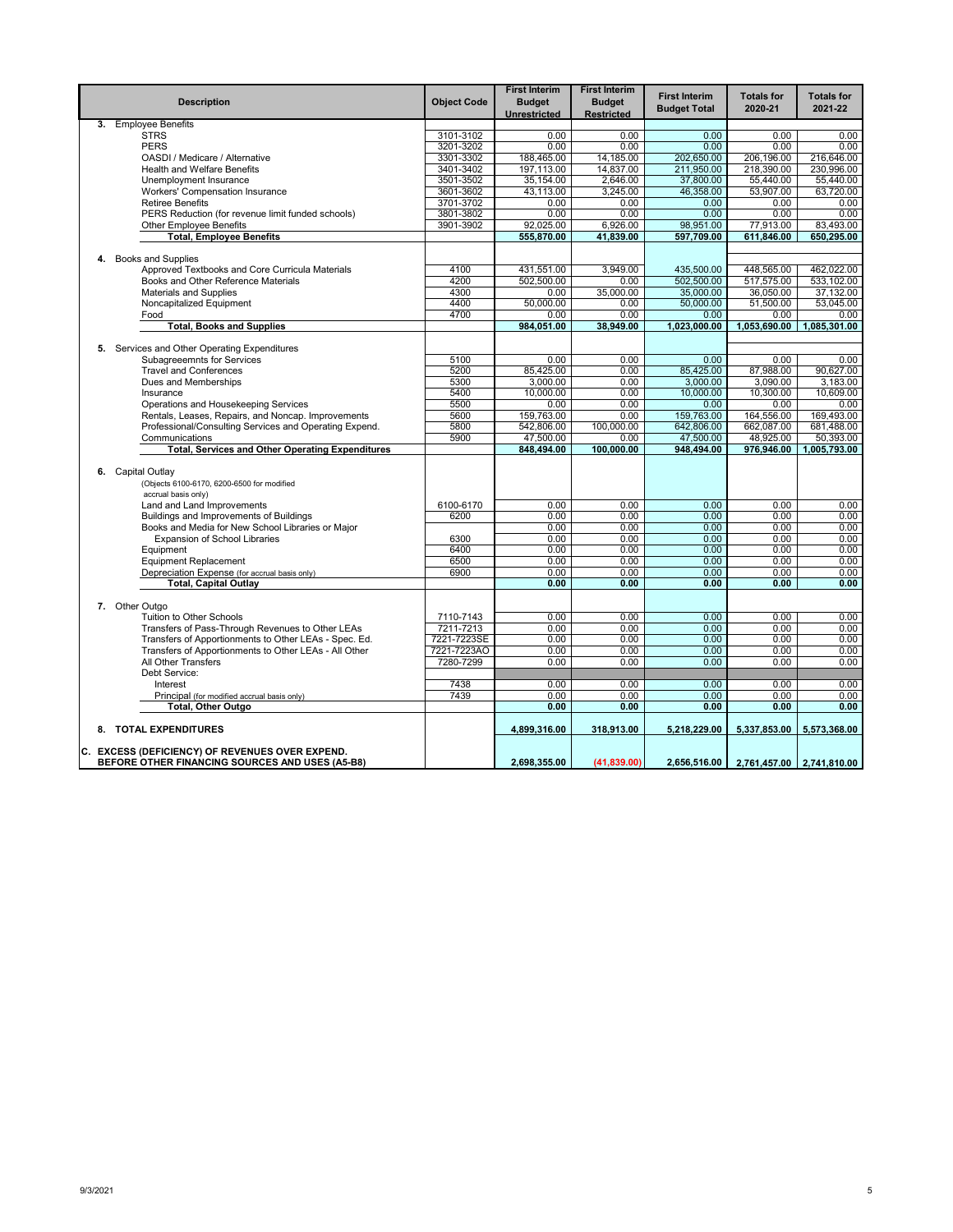|     | <b>Description</b>                                               | <b>Object Code</b> | <b>First Interim</b><br><b>Budget</b><br><b>Unrestricted</b> | <b>First Interim</b><br><b>Budget</b><br><b>Restricted</b> | <b>First Interim</b><br><b>Budget Total</b> | <b>Totals for</b><br>2020-21 | <b>Totals for</b><br>2021-22 |
|-----|------------------------------------------------------------------|--------------------|--------------------------------------------------------------|------------------------------------------------------------|---------------------------------------------|------------------------------|------------------------------|
| D.  | <b>OTHER FINANCING SOURCES / USES</b>                            |                    |                                                              |                                                            |                                             |                              |                              |
|     | Other Sources                                                    | 8930-8979          | 0.00                                                         | 0.00                                                       | 0.00                                        | 0.00                         | 0.00                         |
|     | Less: Other Uses                                                 | 7630-7699          | 0.00                                                         | 0.00                                                       | 0.00                                        | 0.00                         | 0.00                         |
|     | Contributions Between Unrestricted and Restricted Accounts<br>3. |                    |                                                              |                                                            |                                             |                              |                              |
|     | (must net to zero)                                               | 8980-8999          | (41,839.00)                                                  | 41,839.00                                                  | 0.00                                        | 0.00                         | 0.00                         |
|     | TOTAL OTHER FINANCING SOURCES / USES<br>4.                       |                    | (41, 839.00)                                                 | 41,839.00                                                  | 0.00                                        | 0.00                         | 0.00                         |
| E.  | NET INCREASE (DECREASE) IN FUND BALANCE (C + D4)                 |                    | 2,656,516.00                                                 | 0.00                                                       | 2,656,516.00                                | 2,761,457.00                 | 2,741,810.00                 |
|     |                                                                  |                    |                                                              |                                                            |                                             |                              |                              |
| IF. | <b>FUND BALANCE, RESERVES</b>                                    |                    |                                                              |                                                            |                                             |                              |                              |
|     | <b>Beginning Fund Balance</b>                                    |                    | 0.00                                                         | 0.00                                                       |                                             |                              |                              |
|     | As of July 1<br>a.                                               | 9791               | 873,531.43                                                   | 0.00                                                       | 873,531.43                                  | 3,530,047.43                 | 6,291,504.43                 |
|     | Adjustments/Restatements to Beginning Balance<br>b.              | 9793, 9795         | 0.00                                                         | 0.00                                                       | 0.00                                        | 0.00                         | 0.00                         |
|     | Adjusted Beginning Balance<br>c.                                 |                    | 873,531.43                                                   | 0.00                                                       | 873,531.43                                  | 3,530,047.43                 | 6,291,504.43                 |
|     | Ending Fund Balance, Oct 31 (E + F.1.c.)<br>2.                   |                    | 3,530,047.43                                                 | 0.00                                                       | 3.530.047.43                                | 6,291,504.43                 | 9,033,314.43                 |
|     | Components of Ending Fund Balance:                               |                    |                                                              |                                                            |                                             |                              |                              |
|     | Reserve for Revolving Cash (equals object 9130)                  | 9711               | 0.00                                                         | 0.00                                                       | 0.00                                        | 0.00                         | 0.00                         |
|     | Reserve for Stores (equals object 9320)                          | 9712               | 0.00                                                         | 0.00                                                       | 0.00                                        | 0.00                         | 0.00                         |
|     | Reserve for Prepaid Expenditures (equals object 9330)            | 9713               | 0.00                                                         | 0.00                                                       | 0.00                                        | 0.00                         | 0.00                         |
|     | All Others                                                       | 9719               | 0.00                                                         | 0.00                                                       | 0.00                                        | 0.00                         | 0.00                         |
|     | Legally Restricted Balance                                       | 9740               |                                                              | 0.00                                                       | 0.00                                        | 0.00                         | 0.00                         |
|     | Designated for Economic Uncertainties                            | 9770               | 146,979.48                                                   |                                                            | 146,979.48                                  | 160,135.59                   | 167,201.04                   |
|     | <b>Other Designations</b>                                        | 9775, 9780         | 0.00                                                         | 0.00                                                       | 0.00                                        | 0.00                         | 0.00                         |
|     | Net Investment in Capital Assests (Accrual Basis Only)           | 9796               | 0.00                                                         | 0.00                                                       | 0.00                                        | 0.00                         | 0.00                         |
|     | Undesignated / Unappropriated Amount                             | 9790               | 3,383,066.95                                                 | 0.00                                                       | 3,383,066.95                                | 6,131,368.84                 | 8,866,113.39                 |